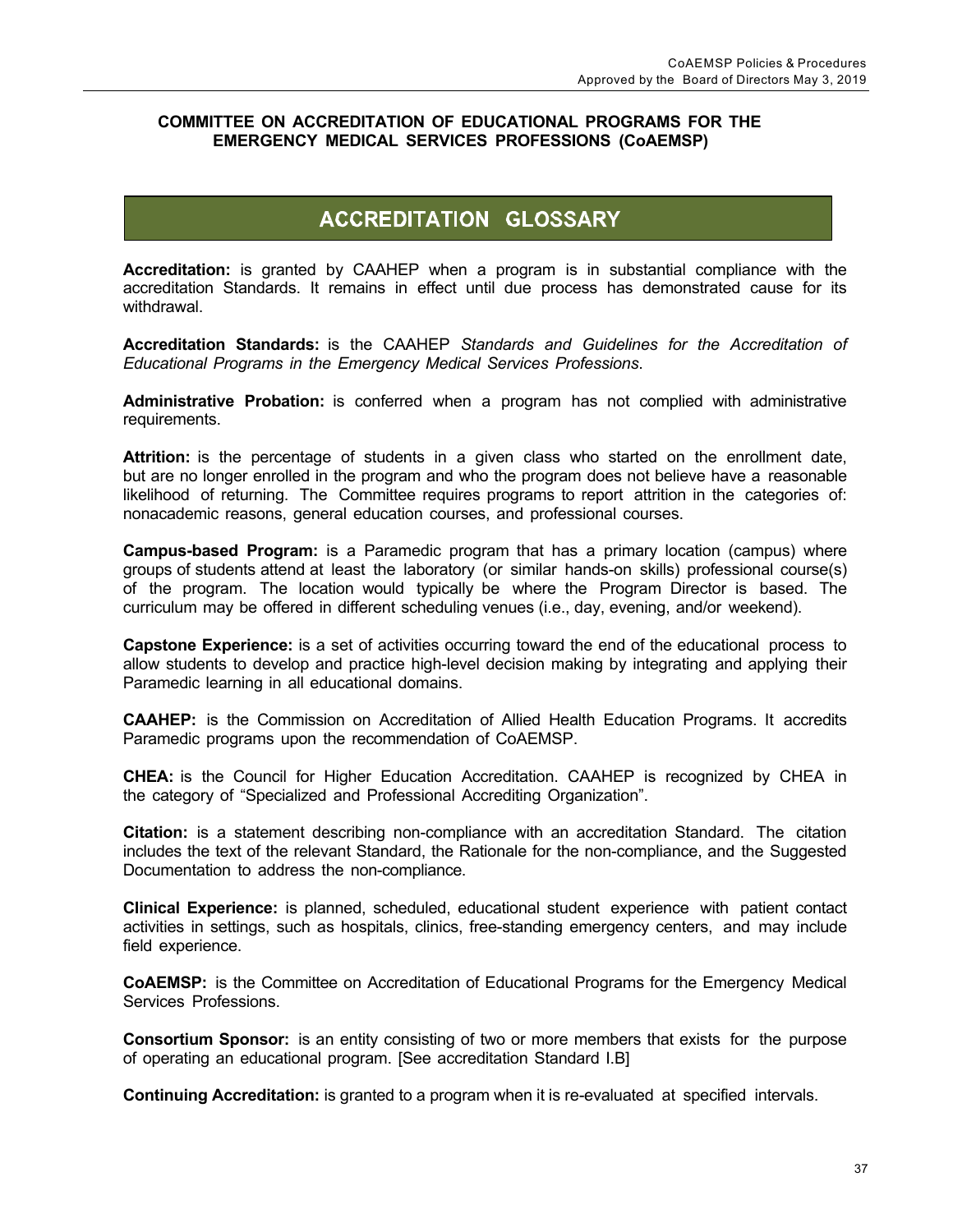**Day Venue:** is an offering of a Paramedic program in which a cohort of students is expected to complete Paramedic program requirements primarily during the "day" hours as defined by the sponsor.

**Distance Education – Method of Instruction:** is a formal educational process in which the majority of synchronous and asynchronous instruction occurs when student and instructor are not in the same place. Distance education includes, but is not limited to, correspondence study, or audio, video, and/or computer/internet technologies.

**Distance Education Program:** is the delivery of the complete program that allows the completion of the entire curriculum without the need to attend any instruction on a campus location. (Note: this delivery is not hybrid or partial e-learning delivery).

**Enrolled:** is a student who is registered for and participating in academic course(s).

**Evening Venue:** is an offering of a Paramedic program, in which, a cohort of students is expected to complete the Paramedic program requirements primarily during the "evening" hours as defined by the sponsor.

**Field Experience:** is planned, scheduled, educational student time spent on an EMS unit, which may include observation and skill development, but which does not include field internship (capstone) team leading and does not contribute to the CoAEMSP definition of field internship.

**Field Internship:** is planned, scheduled, educational student time on an advanced life support (ALS) unit responsible for responding to critical and emergent patients who access the emergency medical system to develop and evaluate team leading skills. The primary purpose of field internship is a capstone experience managing the Paramedic level decision- making associated with pre-hospital patients.

**Fisdap.** Field Internship Student Data Acquisition Project (FISDAP) began i n 1997 as a grantfunded research project to develop a system for tracking students' field and clinical experiences.

**Governance Board for Consortium:** A consortium sponsor is an entity consisting of two or more members that exists for the purpose of operating a paramedic educational program. The members of the consortium must establish a Governance Board to oversee the educational program. Each member of the consortium must have an equal representation on the Governance Board. The governance, lines of authority, roles of each member of the Board must be established in the agreement and be reflected in an organizational chart. The Governance Board is distinctly separate and independent of the program's Advisory Committee.

If the Consortium sponsor has two members, Agency X and Agency Y, it will have a Governance Board with equal representation from Agency X and Agency Y. For example, if a Governance Board is comprised of six individuals, three will represent Agency X and three will represent Agency Y. Each Governance Board must have a Chair elected by its members.

**Inactive Status:** a Program with **continuing** accreditation may request a period of inactive status. No students may be enrolled or be matriculated in the program during the time period in which the program is inactive. A program may remain inactive for up to two (2) years, after which, if not re-activated, will have accreditation voluntarily withdrawn.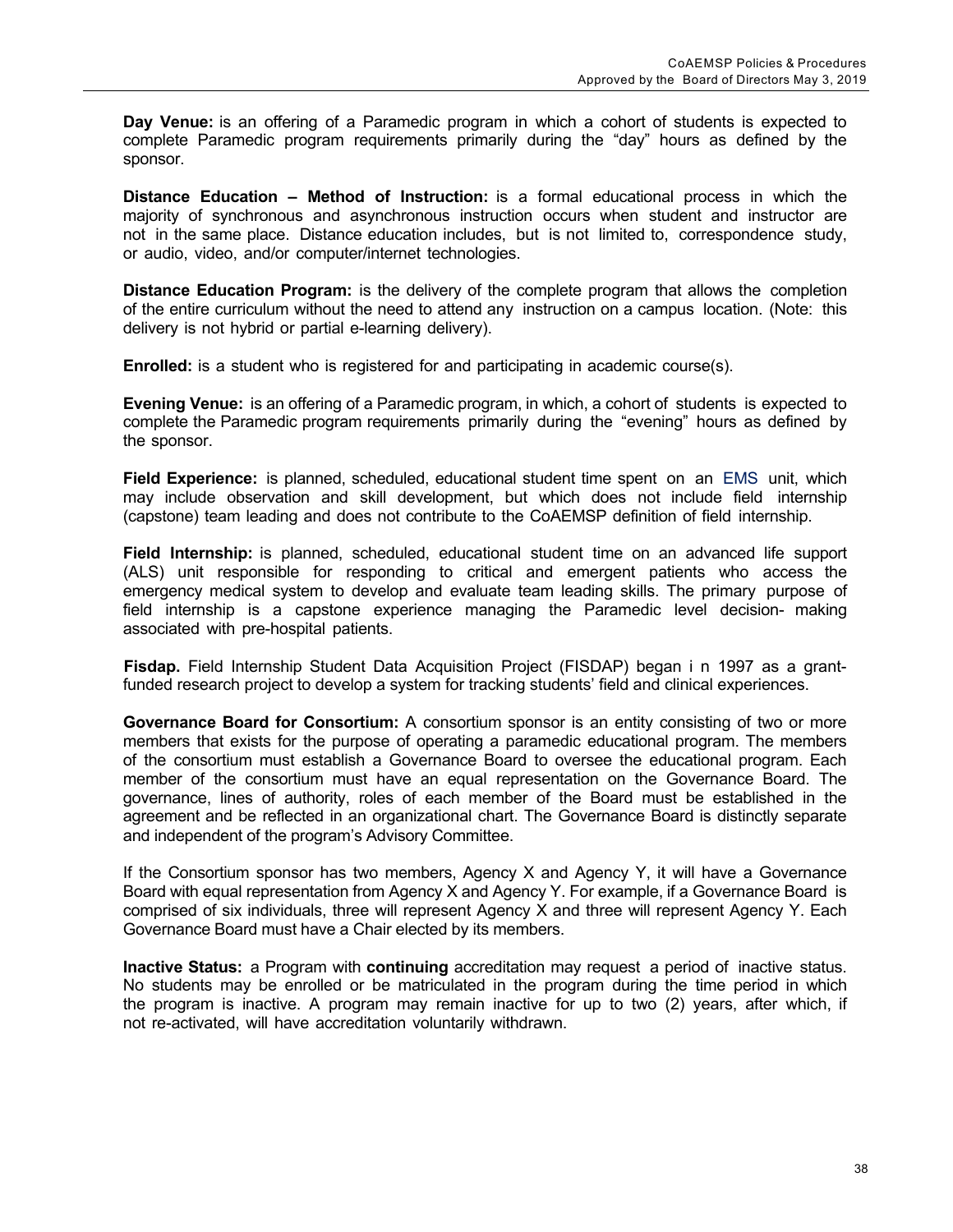**Initial Accreditation:** is the first status of accreditation granted to a program that has demonstrated substantial compliance with CAAHEP *Standards*. Initial accreditation for Paramedic programs is for a period of five (5) years. At the end of the allotted time, the program may be recommended for continuing accreditation or probationary accreditation. If no such recommendation is forthcoming, the Initial Accreditation will automatically expire. A program may request reconsideration of CoAEMSP's decision to allow Initial Accreditation to expire. However, following reconsideration, the CoAEMSP's final decision is not appealable.

**Key Governmental Official:** A key governmental official represents the government at the local or state level, such as but not limited to an individual from the state/local office of EMS, an elected public official, a city council member, a county commissioner, or an individual involved in emergency management.

**Lead Instructor:** If a majority of an individual instructor's duties include teaching, paramedic or AEMT course(s) and/or assisting in coordination of the didactic, lab, clinical, and/or field internship instruction, he or she is considered a lead instructor.

**Learning Domains:** are categories of teaching/learning/evaluation consisting of cognitive (knowledge), psychomotor (skills), and affective (behavior).

**Letter of Review (LoR**): is a CoAEMSP status signifying that a program seeking Initial Accreditation has demonstrated sufficient compliance with the CAAHEP *Standards* through the Letter of Review Accreditation Self Study Report (LSSR) and other documentation.

**Main campus:** is the location designated by the sponsor as the primary location of the program and where students attend to complete the laboratory (or similar hands-on skills) professional courses of the curriculum.

**Matriculated:** is officially recognized by a post-secondary academic institution as admitted to and pursuing a degree or certificate in a particular course of study.

**National Accreditation:** see "Accreditation"

**On-time Graduation**: The date on which students complete all the required courses of the program (i.e., all didactic, laboratory, clinical, and field internship) in the normal allotted time in the sequence published by the program.

**Probationary Accreditation:** is a temporary status of accreditation granted when a program does not continue to meet CAAHEP accreditation Standards, but should be able to meet them within the specified time.

**Portfolio:** is a skills assessment system that documents the evaluation of the progression of each student over time through individual skills acquisition, scenario labs, and clinical and capstone field internship. This assessment system should represent best practices in education, measurement and documentation of the affective, cognitive, and psychomotor domains.

**Program:** is a system of Paramedic curriculum delivery that meets all provisions of the CAAHEP *Standards and Guidelines for the Accreditation of Educational Programs in the Emergency Medical Services Professions*.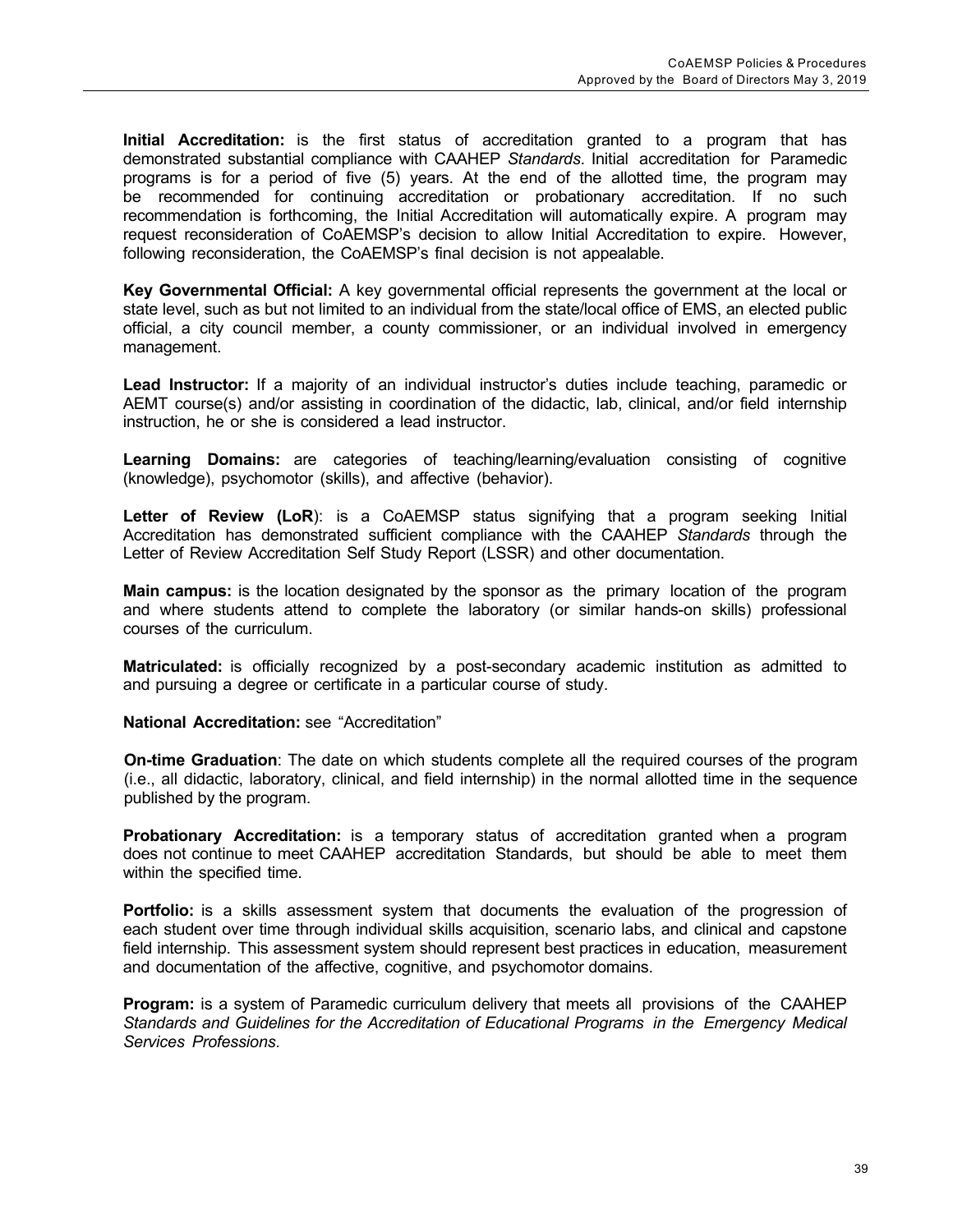**Progress Report**: a report required by the CoAEMSP in follow-up to a site visit, which addresses one or more deficiencies for which the program was cited. These reports are submitted, as requested by the CoAEMSP Executive Office, on a periodic basis until all deficiencies have been corrected, and the program has come into full compliance with the CAAHEP *Standards and Guidelines*.

**Public Member or potential consumer:** A public member represents consumers of the EMS System. The individual has a vested interest in the proper education of Paramedics for quality patient care. The public member should not be:

- § A current or former employee of the program's sponsor
- § A current or former employee of any clinical affiliate or field internship site associated with the Paramedic program
- § A current or former student of the Paramedic program
- § An employee, member of the governing board, owner, shareholder, or consultant of an EMS education program
- **•** A member or representative of the EMS profession, any trade association or membership organization related to, affiliated with, or associated with the field of pre-hospital care
- § An immediate family member of an individual affiliated with the Paramedic program

Recommended public members include individuals who have a passion for the quality of EMS patient care such as former patients or family members of patients.

**Retention:** is the percentage of students who started on the enrollment date (who began Paramedic coursework) who are enrolled, graduated, or stopped-out (i.e., reasonably expected to reenroll at a later date).

**Satellite:** off-campus location(s) that are advertised or otherwise made known to individuals outside the sponsor. The off-campus location(s) must offer all the professional didactic (which may include any distance education delivery modality) and laboratory content of the program. Satellite(s) are included in the CAAHEP accreditation of the sponsor and function under the direction of the Key Personnel of the program. The CoAEMSP may establish additional requirements that are consistent with CAAHEP Standards and policies (see also CAAHEP Policy 209 B Alternative Models of Education – Satellites).

**Scheduling Venue:** is the time of day and/or days of the week when Paramedic curriculum is offered. A campus-based Paramedic program may be offered in any of the following venues – day, evening, and/or weekend.

**Section:** is the delivery of the program to a distinct cohort of students who attend the maincampus for one or more of the laboratory (or similar hands-on skills) professional course(s) of the curriculum. A cohort may be distinguished by time of day for primary completion of the curriculum (e.g., day vs evening), by day of the week for primary completion of the curriculum (e.g., weekday vs weekend), or by contract with a third party for a specified group of students (e.g., employees of a municipal fire service). Each section is reported as a separate enrolled class in the Annual Report. The section would have the same curriculum and same graduation requirements.

**Standards:** are the CAAHEP *Standards and Guidelines for the Accreditation of Educational Programs in the Emergency Medical Services Professions*, which are the minimum requirements to which an accredited program is held accountable.

**Syllabus:** is a document that describes a body of instruction (e.g., course). It must include learning goals, course objectives, and competencies required for graduation (Standard III.C), but often includes the course description, days/times of class meetings, required textbooks and other reference materials, attendance policy, evaluations (e.g., test, quizzes, projects, research papers), grading policy, ADA statement, content outline, and weekly topic outline.